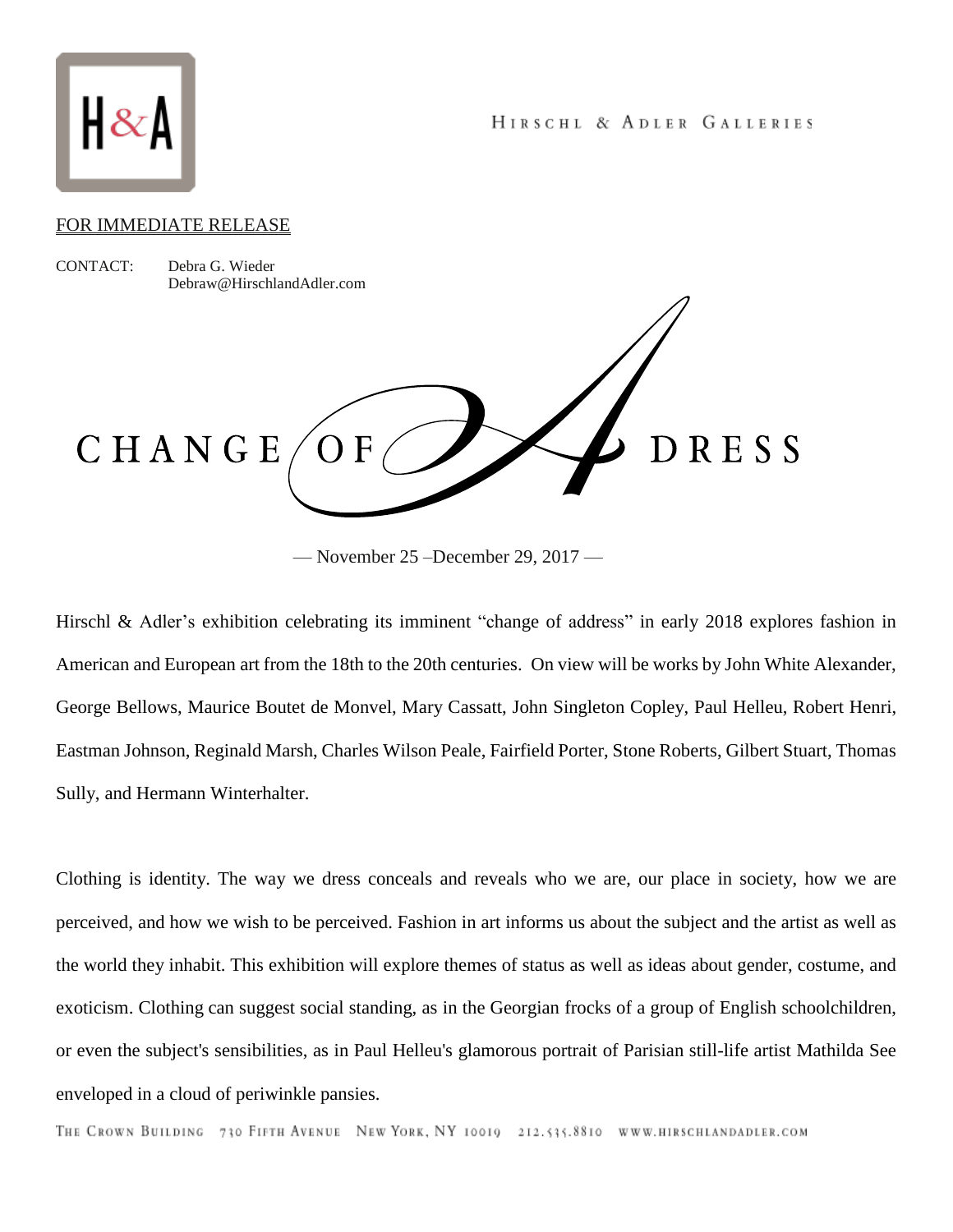Joseph Stella elicits a sense of mystery in his *Lady with a Veil* by partially obscuring her profile. George Bellows chose to dress his close friend Elizabeth Alexander in Spanish costume complete with black lace mantilla in the last portrait he ever painted. *Master William Burroughs* wears elaborate pantaloons and a ruffled collar in his 1835 portrait by William Hamilton, while the untrained folk artist Jonathan Budington indicates the genders of the two Cannon children not so much with their faces as with their attire. French profiles in pastel show aspirational bourgeoisie in their Sunday best, emulating the great aristocratic portraits of the era.

Clothing can also be highly symbolic, as in Thomas Gould's allegory, *The West Wind.* Here, the female figure is clad in a diaphanous skirt cinched with a belt of American stars. Gazing westward, an emblem of Manifest Destiny, the half-nude marmoreal figure speaks volumes about Victorian sentiment and the political agenda of mid-19th-century America.

Join us for a runway show of high fashion captured in the art of centuries past.



Hirschl & Adler Galleries is open Tuesday through Friday from 9:30 a.m. to 5:15 p.m. and Saturdays from 9:30 a.m. to 4:45 p.m., or by appointment. For additional information on this exhibition, please contact the exhibition's curator, Debra G. Wieder, at [debraw@hirschlandadler.com](mailto:debraw@hirschlandadler.com) or by phone at 212-535-8810. For more information about the range of services and expertise offered by Hirschl & Adler Galleries, please visit our website at www.HirschlandAdler.com.